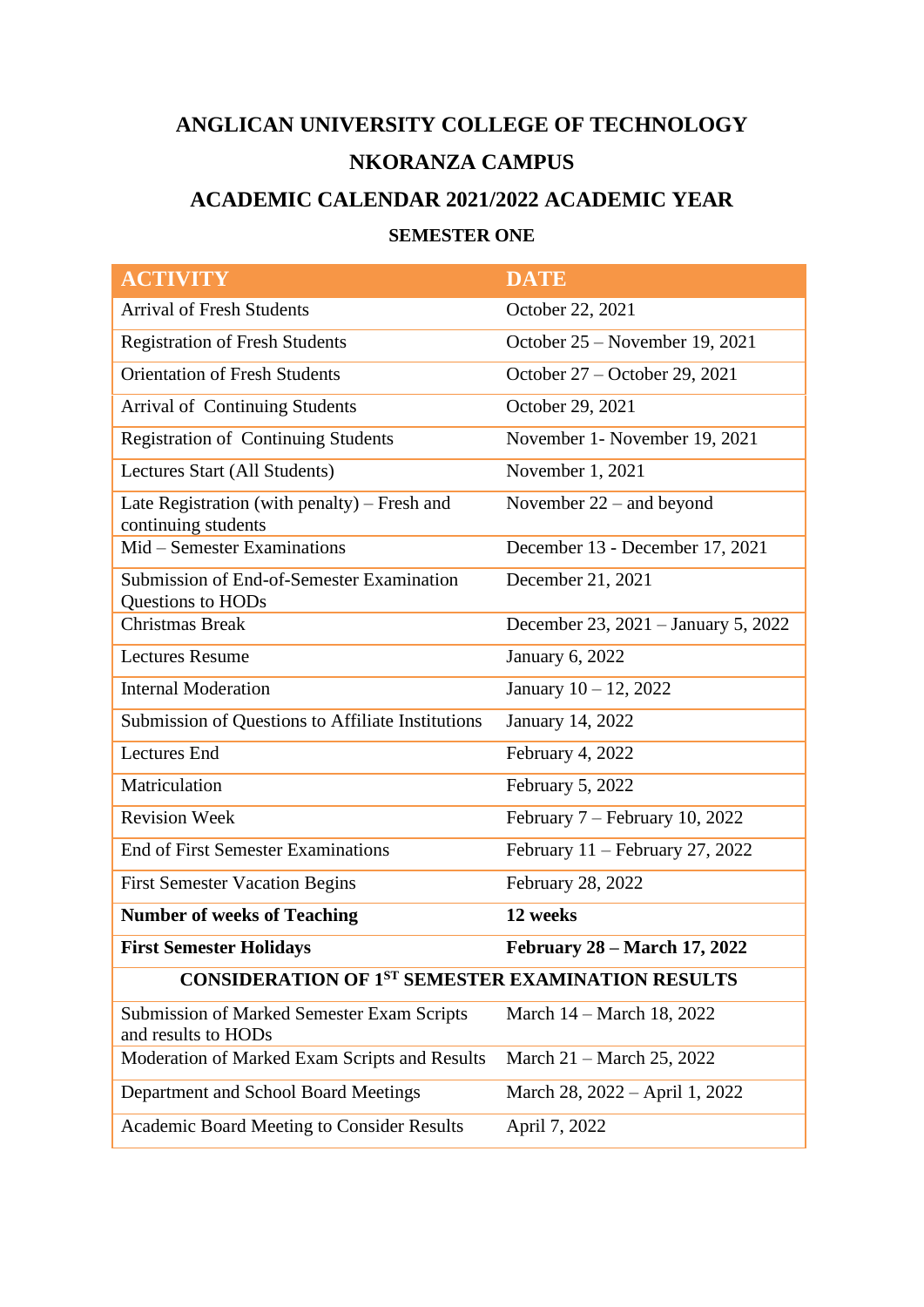#### **SEMESTER TWO**

| <b>ACTIVITY</b>                                                          | <b>DATE</b>                     |
|--------------------------------------------------------------------------|---------------------------------|
| Reporting (Fresh & Continuing Students)                                  | March 18, 2022                  |
| Registration of Students                                                 | March 21 – April 15, 2022       |
| <b>Lectures Start</b>                                                    | Mach 21, 2022                   |
| Late Registration (with Penalty)                                         | April 18, 2022 and beyond       |
| <b>Easter Break</b>                                                      | April 14, 2022 - April 20, 2022 |
| <b>Mid-Semester Examinations</b>                                         | May 9 - May 13, 2022            |
| Submission of Examination Questions to HODs                              | May 9, 2022                     |
| <b>Internal Moderation</b>                                               | May $30 -$ June 1, 2022         |
| Submission of Questions to Affiliate Institutions                        | June 3, 2022                    |
| <b>Lectures</b> End                                                      | June 24, 2022                   |
| Revision Week/Exit Exams for PA Level 400                                | June $27 -$ July 1, 2022        |
| <b>End of Second Semester Examinations</b>                               | July $1 -$ July 17, 2022        |
| <b>Second Semester Vacation Begins</b>                                   | July 18, 2022                   |
| <b>Number of weeks of Teaching</b>                                       | 12 weeks                        |
| <b>Second Semester Holidays</b>                                          | July 18, 2022 – October 6, 2022 |
| <b>CONSIDERATION OF 2ND SEMESTER EXAMINATION RESULTS</b>                 |                                 |
| <b>Submission of Marked Semester Exam Scripts</b><br>and results to HODs | August $1 -$ August 5, 2022     |
| Moderation of Marked Exam Scripts and Results                            | August 8 – August 12, 2022      |
| Department and School Board Meetings                                     | August 15 – August 19, 2022     |
| <b>Academic Board Meeting to Consider Results</b>                        | August 25, 2022                 |

### **SCHEDULE FOR THE 2022 SANDWICH PROGRAMME**

Start Date for First Semester (Online): June 20, 2022.

Online orientation: June 20, 2022

Start of Lectures (Online): June 21, 2022

Face-to-Face wrap up of Lectures and Revision: July 25 – August 5, 2022.

End of First Semester Examinations: August 8 – August 12, 2022

Start of Second Semester: August 15 – September 30, 2022

End of Second Semester Examinations: October 3 – October 7, 2022.